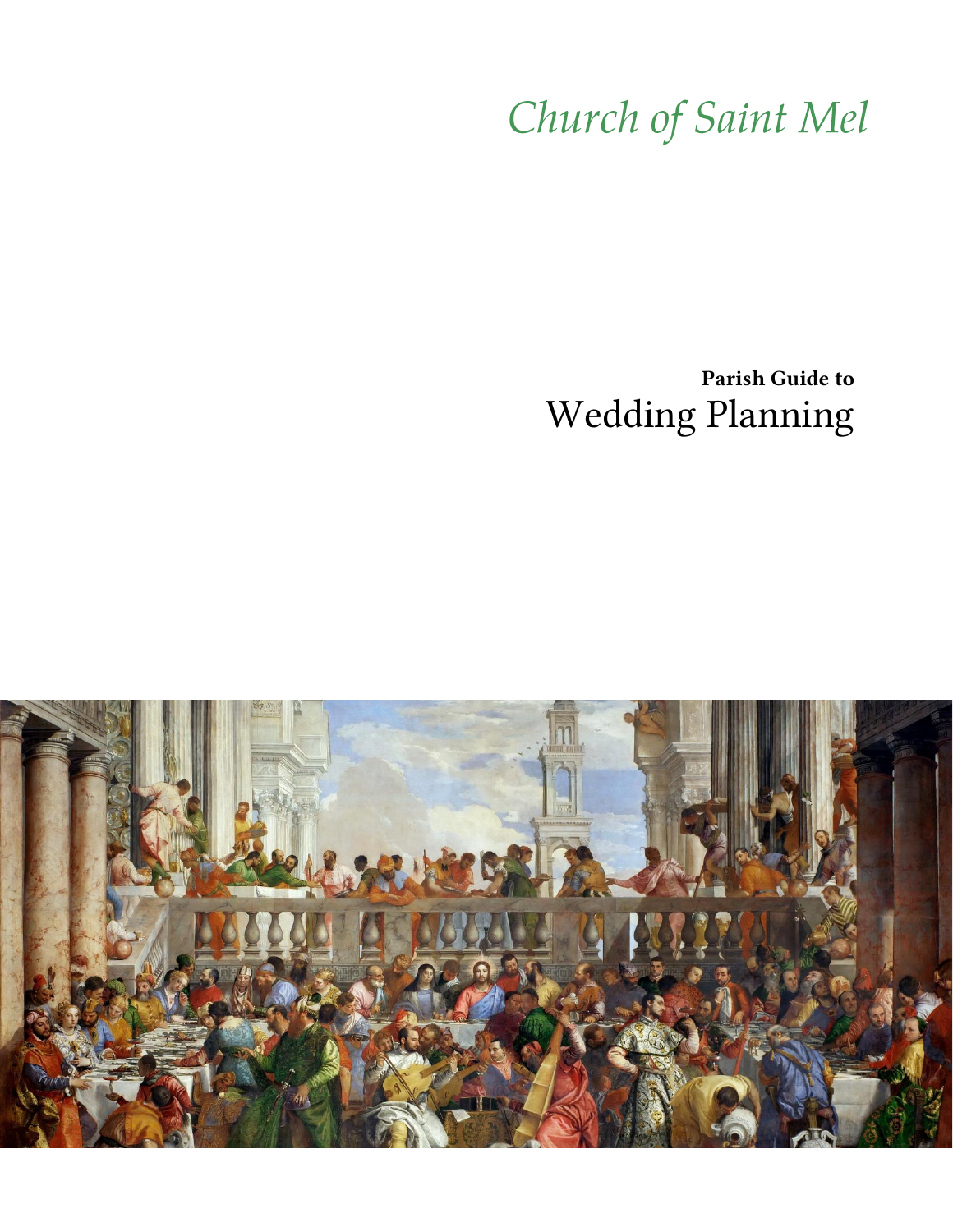Cover image, Paolo Veronese. The Wedding at Cana. 1562. Oil on canvas. Lourve Museum, France.

St. Mel Parish 14436 Triskett Rd. Cleveland, OH 44111

(216) 941-4313 stmel.net

Last revision: September 16, 2021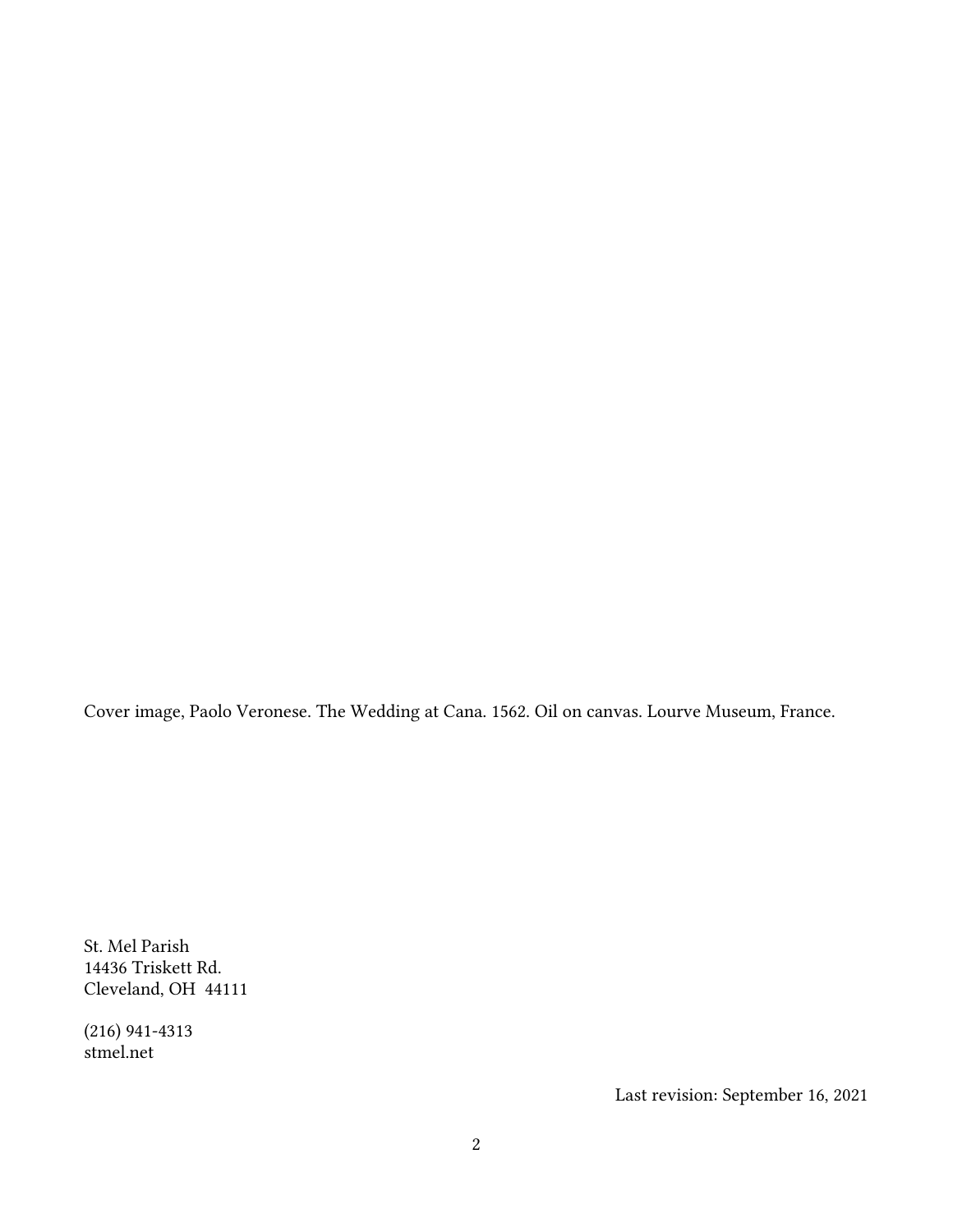# INTRODUCTION

The day of your wedding is a pinnacle moment in your life, and at the foundation of it all is your wedding liturgy, when you will gather with family, friends, and the Church community to speak your vows to one another. We hope that planning this liturgy will be exciting as you envision that holy day and carefully prepare your wedding. Your presider or a preparing minister will assist you in planning the liturgy, explain the various options and choices you need to make, and answer specific questions that you have. Additionally, you will have a separate meeting with our music director for your wedding to plan musical selection. Please take the time to review this document prior to the liturgy planning meetings, as it gives you an overview of what things to consider in advance and what the formal policies are of our specific parish.

# PRE-LITURGY PREPARATIONS

## **Civil License**

A civil marriage license must be obtained no more than sixty days prior to the wedding, from the Ohio county of residence of either party. If neither party is a resident of Ohio, then the license must be obtained from Cuyahoga County, which is the county of the parish. Most counties charge a fee for obtaining the license and some counties require proof of residence, such as a driver's license. If either party has been previously married, most counties expect a certified copy of the divorce degree or a death certificate. We recommend that you call the county or check their website in advance, so that you know precisely what their requirements are:

| Cuyahoga: | http://probate.cuyahogacounty.us/marriage.aspx                    |
|-----------|-------------------------------------------------------------------|
| Lorain:   | https://www.loraincounty.com/probate/marriage licenses.shtml      |
| Medina:   | https://medinaprobate.org/marriage-1                              |
| Summit:   | https://summitohioprobate.com/2014/12/03/im-getting-married-post/ |

Bring the license with you to the wedding rehearsal. After the wedding, the presider will sign the civil documents, and one copy will be given to you for your records. The presider will mail back to the county a second copy, and a third copy will be retained by the parish.

## **Minister's License**

If the presider of your wedding is a visiting priest or deacon from out-of-state, they must be licensed in the State of Ohio in order to witness your marriage. Information to obtain a minister's license in Ohio may be found at [https://www.sos.state.oh.us/records/minister-licenses/.](https://www.sos.state.oh.us/records/minister-licenses/)

## **Flowers and Decorations**

Flowers should be in good taste and should not detract from the altar as the focal point of the sanctuary. Our sanctuary is usually decorated throughout the year, so supplying additional flowers is up to your discretion but rarely needed. Pedestals are available, if needed. A visit to the statue of Mary may include a small bouquet or a single rose.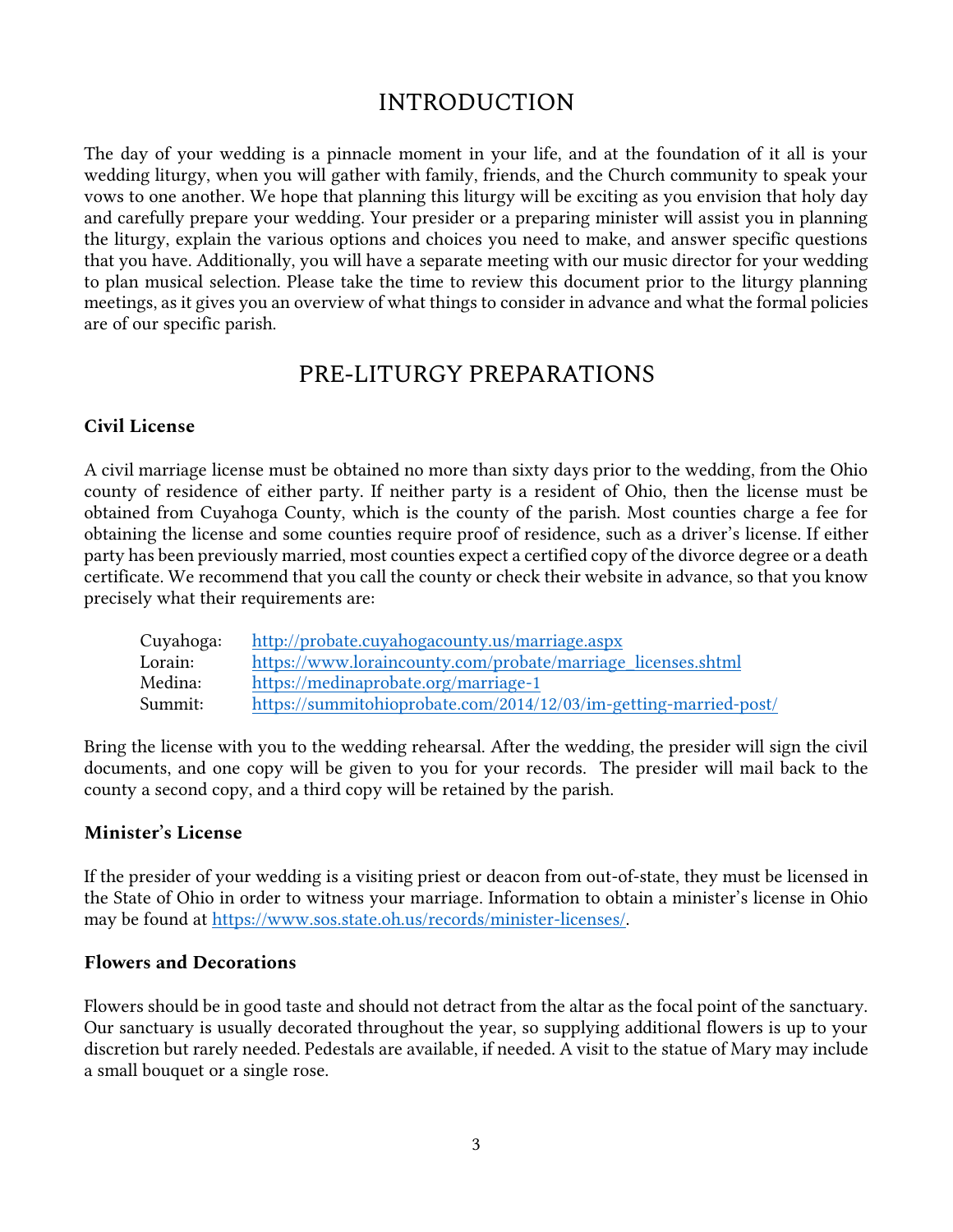Dropping flower petals by the flower girl as she processes down the aisle is prohibited. Likewise, the use of an aisle runner is prohibited. Because our floor is a hard surface, both of these make it easy to slip and fall, and thus present a safety hazard. Please refrain from including anything else in your ceremony that would be a similar hazard.

Anything attached to the end of the pews, such as flowers or ribbons, must be either tied or clipped. No tape may be used, as it might damage the wood finish on removal.

## **Florists**

If you are hiring a florist for your wedding, please make sure that they understand that they should not block view of the altar, nor should they remove or rearrange the flowers and decorations already in our sanctuary. They should also be aware that they may not set up for the wedding until 60 minutes prior if there are other church events that day. If they have any questions they are welcome to call the parish office.

## **Photographers and Videographers**

If you are hiring a photographer or videographer for your wedding, please make sure that they understand that the focus of the wedding is the prayer we are all engaged in, and they should not become a distraction. They should not enter the sanctuary, or block the assembly's view of the altar, bride and groom, or presider. Flash photography should not be used during the liturgy, but may be setup afterwards for formal photos.

## **Mementos**

Throwing of rice, birdseed, confetti, rose petals, or anything else that needs to be cleaned up afterwards is not permitted. If you wish to provide something for your guests, alternatives could be bubbles, balloons, or bells. If you do choose to give any mementos to your guests, please inform the presider when planning the liturgy.

## **Programs**

Wedding programs or worship aids are not required but may be helpful in encouraging the assembly to sing and to take part in the liturgy. They are especially helpful if, beyond just listing names and the order of the celebration, they include music or explanation of what is taking place. If you are duplicating music, even just the words without musical notation, you must obtain copyright permission to do so. You must also give proper credit to the composer under the published music and/or words. The music director or presider must approve the wedding program before it goes to the printer. If you would like help creating a program, the presider can certainly assist you.

## **Rehearsal**

Arrangements for the rehearsal are made with the presider. If a visiting priest or deacon is presiding, then arrangements must be made through the parish office.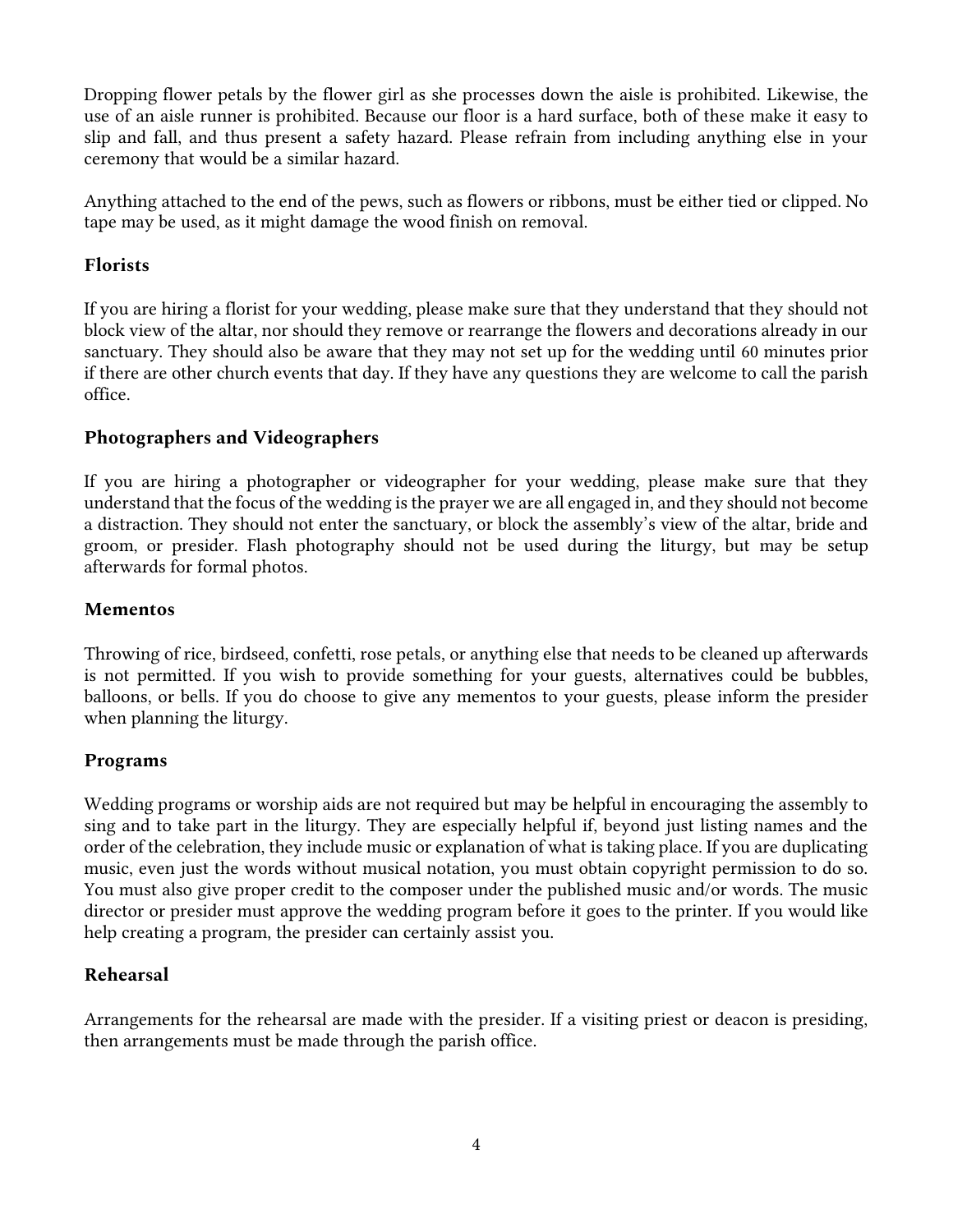Those taking part in the rehearsal should arrive at least fifteen minutes before the scheduled rehearsal time. The entire wedding party, lectors, parents, and any others taking a special role in the liturgy should be present for rehearsal. Please advise everyone to be on time.

The remaining balance of the church fee is due at the time of rehearsal.

## **Arrival and hospitality**

The wedding party should arrive one hour before the wedding.

The bride's room will be available for the bride and bridesmaids; the sacristy will be available for the groom and groomsmen. We request that the wedding party be fully dressed before arrival. Items may be left in these areas during the liturgy, but please make arrangements to have someone remove all personal items before leaving.

It is traditional to have at least the groomsmen greet the guests and help them be seated. It would also be very appropriate for the bride and groom to welcome their guests together.

No consumption of alcohol is permitted before the wedding and no alcohol is to be brought on the property. From the perspective of both civil and ecclesial law, the bride and groom must be sober in order to give their consent by the exchange of vows.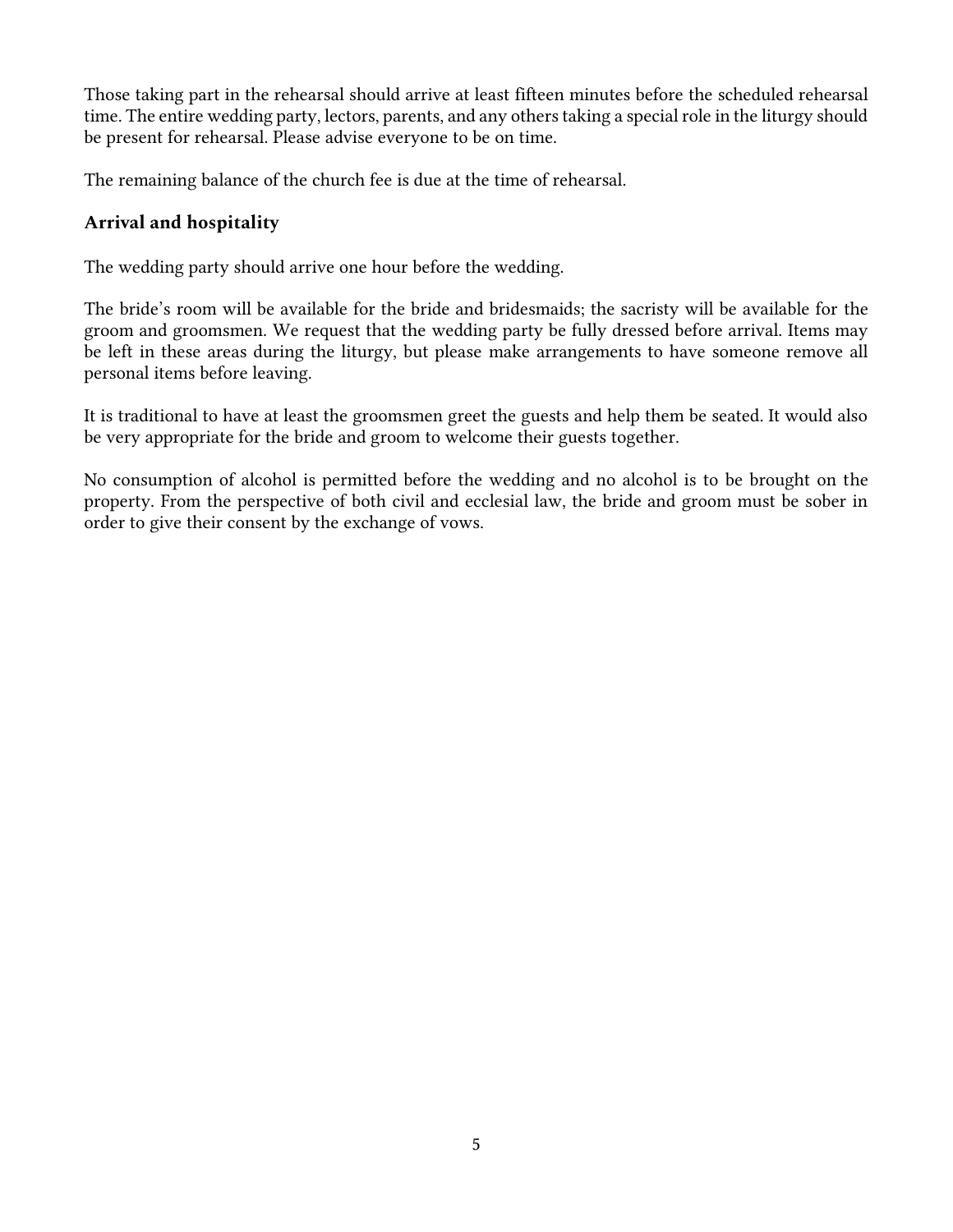## ORDER OF THE WEDDING LITURGY

Wedding Within Mass

Prelude Introductory Rites Entrance Procession Sign of the Cross Greeting Gloria Opening Prayer Liturgy of the Word First Reading Responsorial Psalm Second Reading Gospel Homily Celebration of Matrimony Questions Before the Consent Consent (Vows) Reception of the Consent Blessing and Giving of Rings Universal Prayer Liturgy of the Eucharist Preparation of the Gifts Eucharistic Prayer The Our Father Nuptial Blessing Rite of Peace Fraction of the Bread Communion Prayer after Communion Conclusion of the Celebration Solemn Blessing Recessional

Wedding Without Mass Prelude Introductory Rites Entrance Procession Sign of the Cross Greeting Opening Prayer Liturgy of the Word First Reading Responsorial Psalm Second Reading Gospel Homily Celebration of Matrimony Questions Before the Consent Consent (Vows) Reception of the Consent Blessing and Giving of Rings Universal Prayer The Our Father Nuptial Blessing Conclusion of the Celebration Solemn Blessing Recessional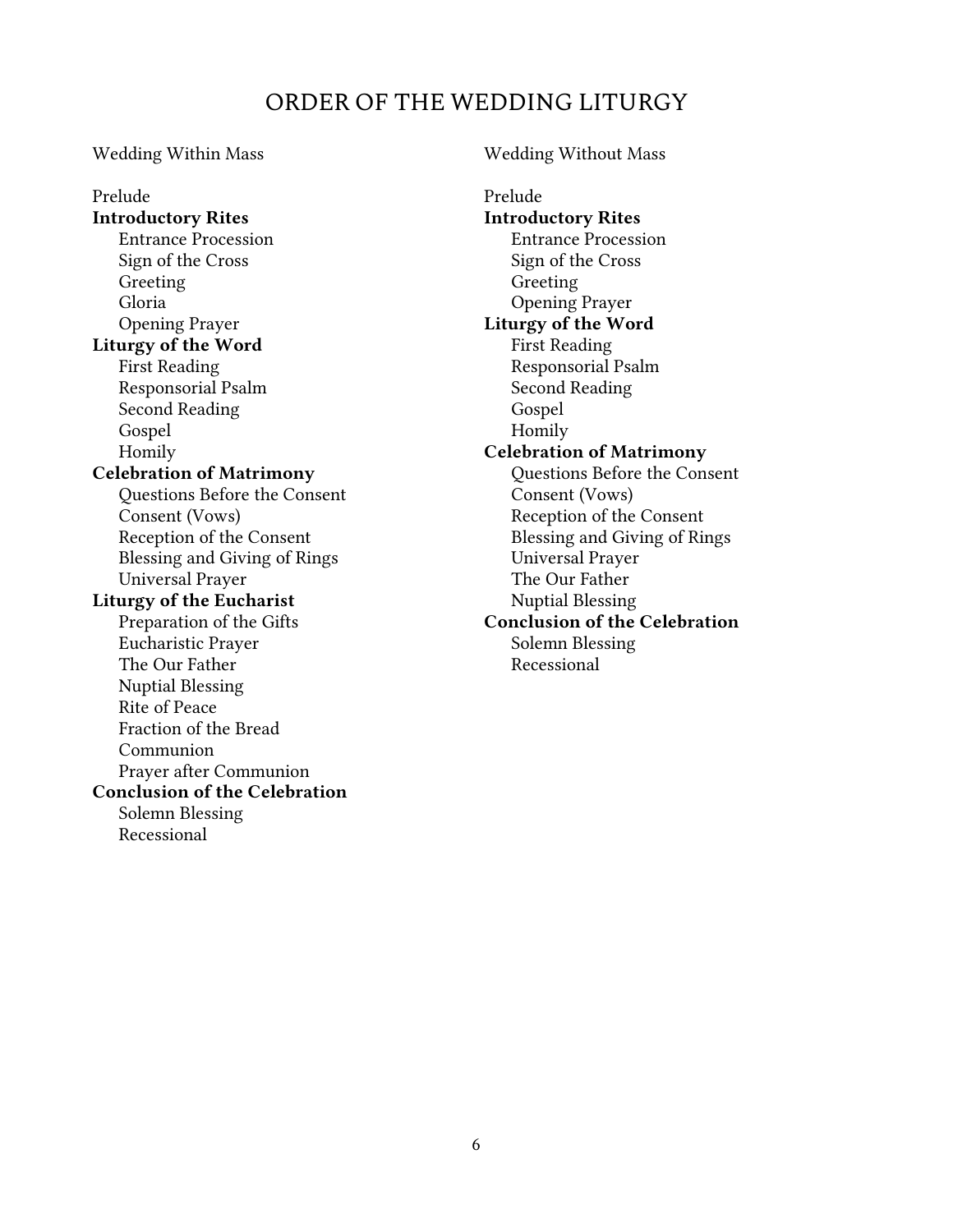# THE WEDDING LITURGY

Your wedding liturgy is more than a private celebration; it is the public prayer of the Church that celebrates God's covenant of love made present by your lives. With this in mind, liturgy planning should strive for the full, active, and conscious participation of everyone present in this prayer of the Church.

When the bridegroom and bride are both Catholic, the rite of marriage takes place within mass; if one party is not Catholic, then the rite of marriage takes place outside of mass. In both cases the rite of marriage begins with readings from Scripture followed by the exchange of vows and rings. A wedding within mass will continue with the celebration of the Eucharist.

Your presider or preparing minister will work with you directly to fully explain the structure of your wedding liturgy and what options you have as you plan the celebration.

## **Wedding Coordinators**

At the rehearsal and the wedding itself, the parish will provide one or two wedding coordinators to assist you. They will help to make sure everything is setup up properly, get people where they need to be, organize everyone for the procession in and when to go, and all the many little details which help everything to move smoothly. Please see them for all last minute details on the day of the wedding.

## **Liturgical Ministers**

You are encouraged to invite some of your family and friends to take liturgical roles during the wedding. You will need one or two people to minister as lectors and proclaim the Scripture readings. They must be Catholic themselves if the wedding is taking place within mass, and preferably they should be comfortable with public speaking or ideally lectors in their home parish. You may also have one or two people read the universal prayer after the exchange of rings, and can have someone read a welcoming before the opening procession begins.

If your wedding is taking place within mass, you may also invite two or more people to be gift bearers. Often this is an opportunity to include younger family members. Finally, if you know people who are Catholic and extraordinary ministers of Holy Communion in their own parish, you may discuss with the presider the possibility of having them help with the distribution of communion.

## **Music**

All music played during the liturgy must be liturgical music. Our music director is available to assist you in making appropriate selections, and can also help you select additional instrumentalists or cantors if desired. Please arrange a meeting with the music director several weeks prior to your wedding date.

Pre-recorded music is not permitted. Also, as noted above, copyright permission must be obtained from the publisher for any music printed in a program. Final decisions regarding the appropriateness of music selections are left up to the music director.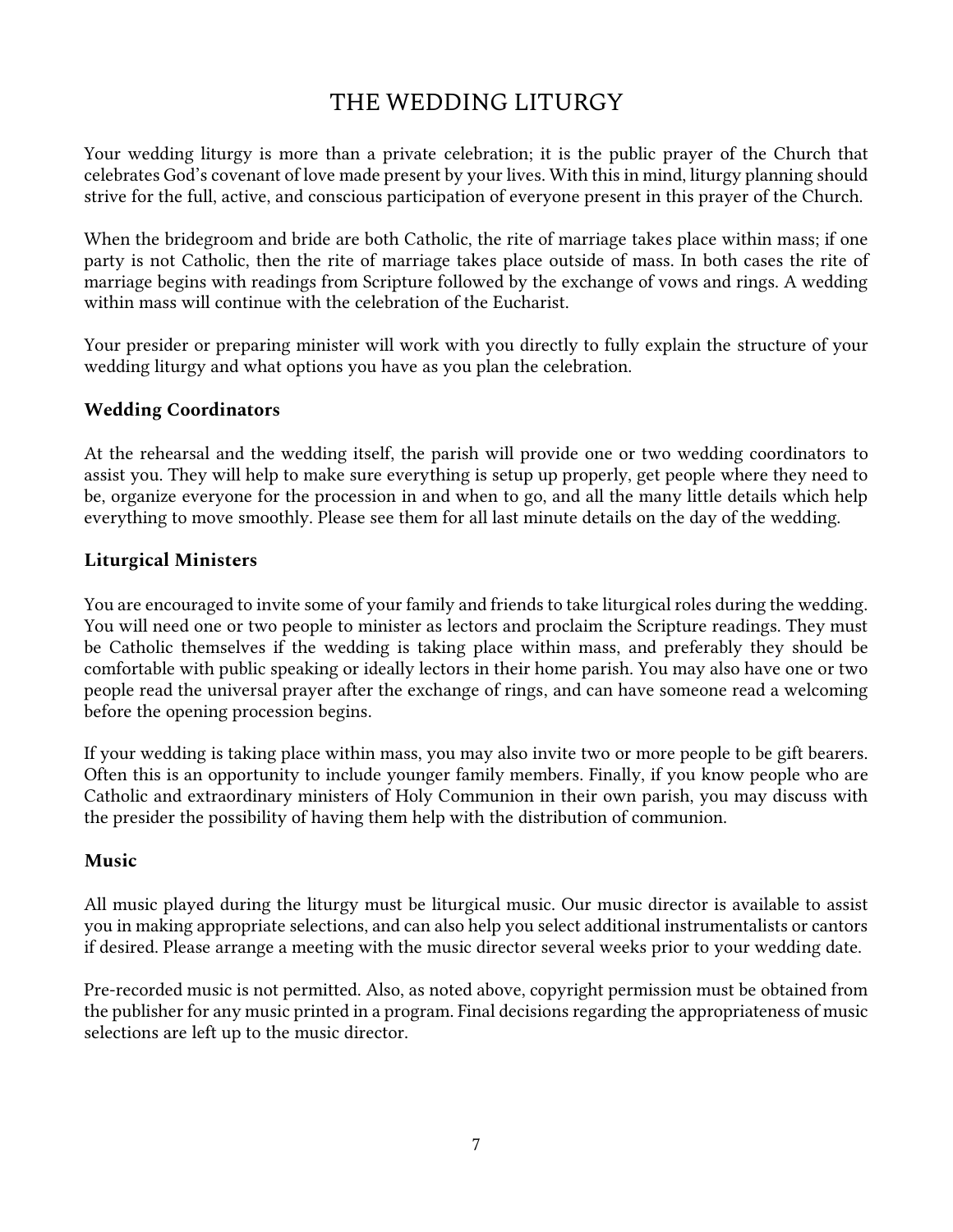## **Devotional Practices**

In all cases the presider must be informed and give approval for anything being added to the wedding liturgy.

There are some devotional practices that have become traditional in certain families or nationalities. For example, the bride and groom walking to a statue of the Holy Family or of Mary and taking a moment to pray has become somewhat common in our culture. Generally speaking these practices are permissible, but if there is anything you plan on doing that you do not see at a usual Sunday mass, discuss it with the presider.

In addition to devotional practices, there are also non-religious customs that are sometimes seen at civil marriage ceremonies, such as unity candles, sand ceremonies, or poetry readings. These practices will not be included as part of the wedding liturgy; as an alternative, you may wish to include them at your wedding reception.

## **Scripture Readings**

The listing below is meant to give you a quick sense of the passage. Please read the full text of the readings, found as an appendix to this document, before making a selection. At least one reading which explicitly speaks of marriage must always be chosen, designated by an asterisk.

First Reading

F1\* Genesis 1:26-28, 31a

"Male and female he created them." God creates humanity, gives them the command to multiply and have dominion over the earth, and sees His creation as good.

F2\* Genesis 2:18-24

"The two of them become on body." When Adam finds no suitable companion among the animals, God creates Eve from his rib.

F3\* Genesis 24:48-51, 58-67

"In his love for Rebekah, Isaac found solace after the death of his mother." Rebekah leaves her family and marries Isaac.

F4\* Tobit 7:6-14

"May the Lord of heaven prosper you both. May he grant you mercy and peace." Tobiah refuses to eat and drink in celebration until Sarah is betrothed to him.

F5\* Tobit 8:4b-7

"Allow us to live together to a happy old age." Tobiah and Sarah pray on their wedding night that the Lord will bless them.

F6\* Proverbs 31:10-13, 19-20, 30-31

"The woman who fears the LORD is to be praised."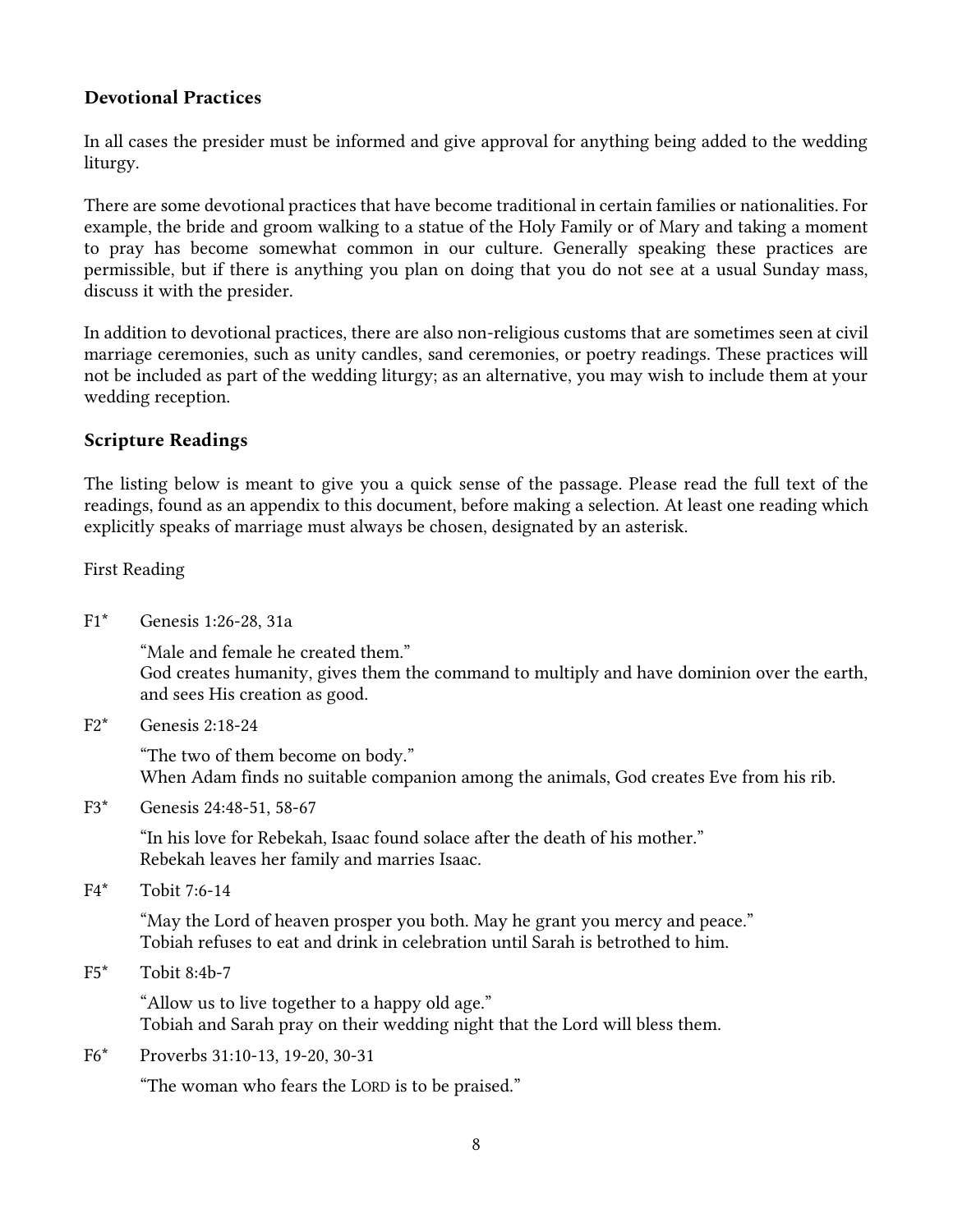A proverb praising the value of a holy wife.

F7 Song of Songs 2:8-10, 14, 16a, 8:6-7a

"My beloved is mine and I am his." A love poem from a bride to her bridegroom, or the soul to God.

F8\* Sirach 26:1-4, 13-16

"Like the sun rising in the LORD's heavens, the beauty of a virtuous wife is the radiance of her home."

Reflections on the blessings a good wife brings to her husband.

F9 Jeremiah 31:31-32a, 33-34a

"I will make a new covenant with the house of Israel and the house of Judah." The law of God shall be written in the hearts of his people.

#### Second Reading

S1 Romans 8:31b-35, 37-39

"What will separate us from the love of Christ?" We conquer because of the one who loves us.

S2 Romans 12:1-2, 9-18

"Offer your bodies as a living sacrifice, holy and pleasing to God." Follow the will of God by loving with sincerity.

S3 Romans 15:1b-3a, 5-7, 13

"Welcome one another as Christ welcomed you." We deny ourselves and help our neighbors, in imitation of Christ.

S4 1 Corinthians 6:13c-15a, 17-20

"Your body is a temple of the Spirit." You are a member of Christ and one spirit with him.

S5 1 Corinthians 12:31- 13:8a

"If I do not have love, I gain nothing" No gifts or virtues are worth anything without love.

S6 Ephesians 4:1-6

"One Body and one Spirit." Live with gentleness and patience as you have been called.

S7\* Ephesians 5:2a, 21-33

"This is a great mystery, but I speak in reference to Christ and the Church." Love each other as Christ loves the Church.

S8 Philippians 4:4-9

"The God of peace will be with you." Rejoice, be kind, have no anxiety, and know the peace of God.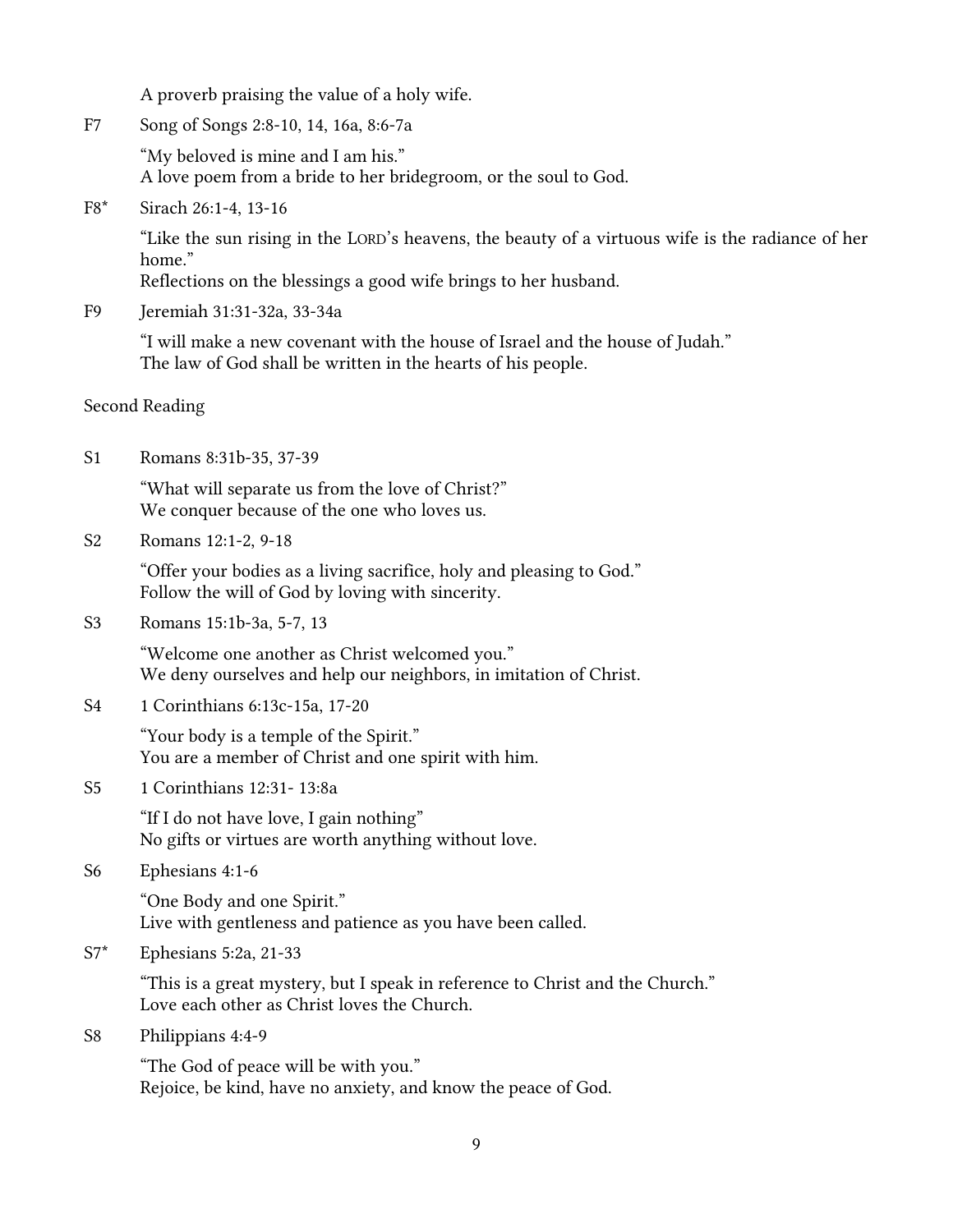"And over all these put on love, that is, the bond of perfection." God has chosen us, and so we must be clothed in virtue and wisdom.

#### S10 Hebrews 13:1-4a, 5-6b

"Let marriage be held in honor by all." Live in mutual love, for the Lord will never abandon us.

## S11\* 1 Peter 3:1-9

"Be of one mind, sympathetic, loving toward one another." Bless each other as joint heirs of the gift of life.

#### S12 1 John 3:18-24

"Love in deed and in truth." Believe in Christ and love one another as he has commanded.

S13 1 John 4:7-12

"God is love." Because God has loved us by giving us His Son, we must love all others.

S14 Revelations 19:1, 5-9

"Blessed are those who have been called to the wedding feast of the Lamb." Heaven gives praise to God, as the wedding feast of the Lamb begins.

#### Gospel

G1 Matthew 5:1-12a

"Rejoice and be glad, for your reward will be great in heaven." Jesus teaches the beatitudes to his disciples.

G2 Matthew 5:13-16

"You are the light of the world." Jesus tells his disciples that they must live holy lives, that others may see their example.

G3 Matthew 7:21, 24-29

"A wise man built his house on rock." Hearing and acting on the words of Jesus gives us a sure foundation.

G4\* Matthew 19:3-6

"What God has united, man must not separate." Jesus rejects the lawfulness of divorce.

G5 Matthew 22:35-40

"This is the greatest and the first commandment. The second is like it." Jesus gives the two great commandments, love God and our neighbor.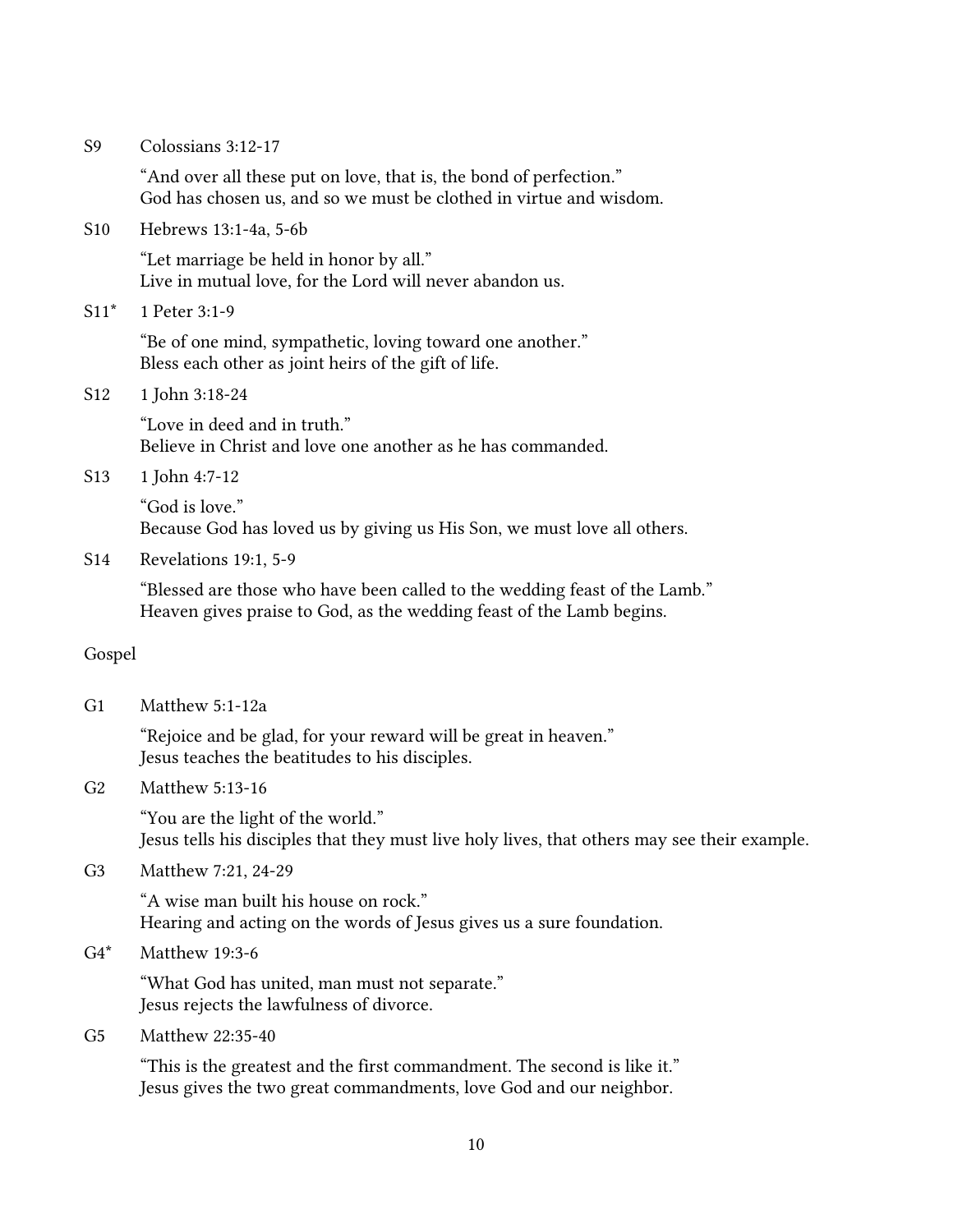| G6     | Mark 10:6-9                                                                                                                    |
|--------|--------------------------------------------------------------------------------------------------------------------------------|
|        | "They are no longer two, but one flesh."<br>Jesus repeats the words of Genesis, naming the basis of marriage.                  |
| $G7^*$ | John 2:1-11                                                                                                                    |
|        | "Jesus did this as the beginning of his signs in Cana in Galilee."<br>Jesus performs his first miracle at the wedding in Cana. |
| G8     | John 15:9-12                                                                                                                   |
|        | "Remain in my love."<br>Jesus calls us his friends, and tells us to remain in his love.                                        |
| G9     | John 15:12-16                                                                                                                  |
|        | "This is my commandment: love one another."<br>Jesus calls us his friends, and tells us to remain in his love.                 |
| G10    | John 17:20-26                                                                                                                  |
|        | "That they may be brought to perfection as one."<br>Jesus prays that his disciples might remain together and unified.          |

#### **Vows**

The exchange of consent (vows) is the moment that you will become a married couple. There are two forms of the vows that can be used. You absolutely should memorize your vows, and spend time in prayer reflecting over what they mean. At the wedding itself, you can speak them from memory, repeat them after the presider quietly says each phrase, or read them from the text held by an altar server.

- A I, N., take you, N., to be my wife/husband. I promise to be faithful to you, in good times and in bad, in sickness and in health, to love you and to honor you all the days of my life.
- B I, N., take you, N., for my lawful wife/husband, to have and to hold, from this day forward, for better, for worse, for richer, for poorer, in sickness and in health, to love and to cherish until death do us part.

#### **Rings**

The exchange of rings takes place shortly after the vows. This is the second and last text that you will need to have memorized, or repeat, or read.

N., receive this ring as a sign of my love and fidelity. In the name of the Father, and of the Son, and of the Holy Spirit.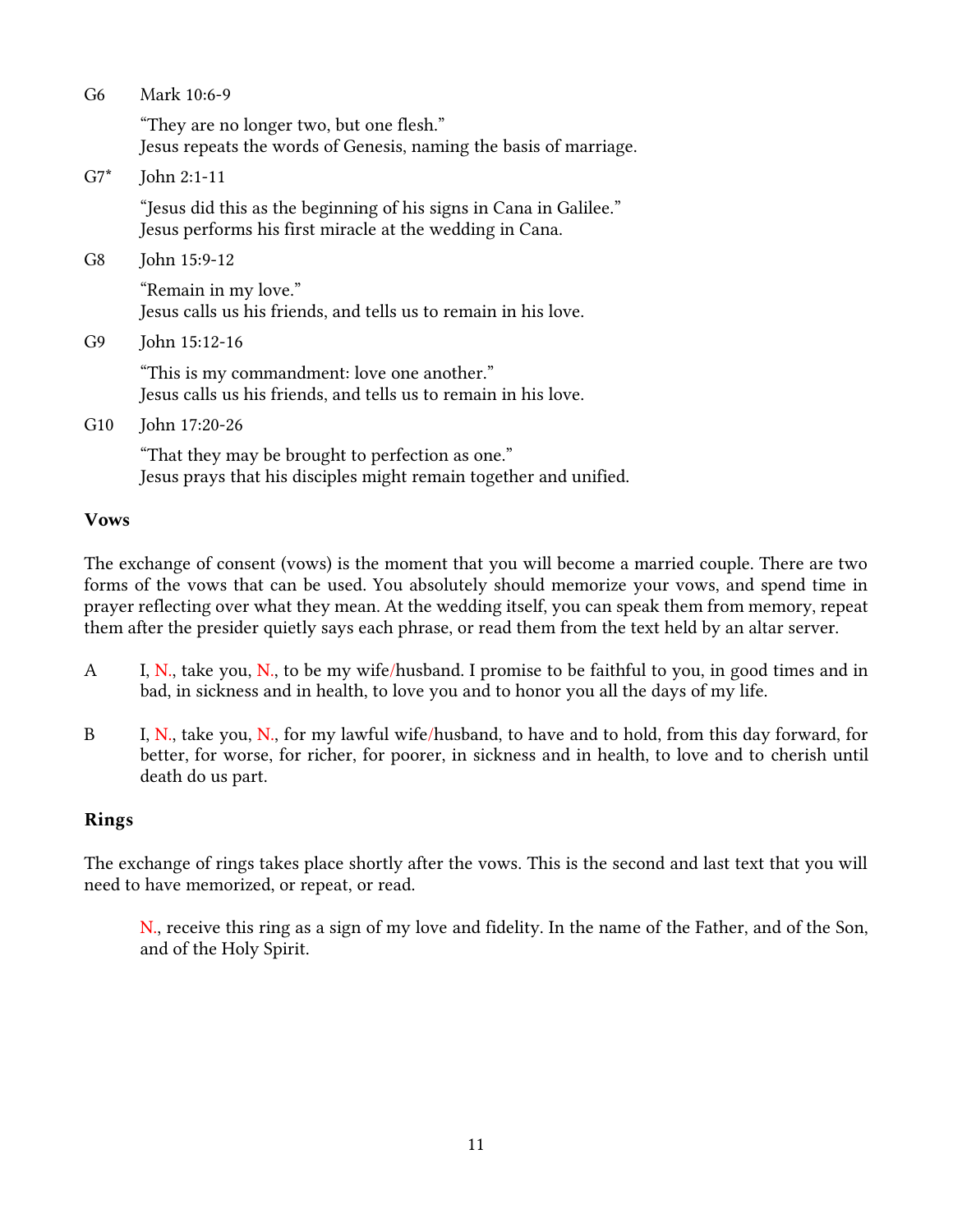## **Universal Prayer**

The intercessions below are examples. You are free to modify or to write your own intercessions, subject to the presider's approval.

A That these faithful Christians, N. and N., newly joined in Holy Matrimony, may always enjoy health and well-being.

That he will bless their covenant as he chose to sanctify marriage at Cana in Galilee.

That they be granted perfect and fruitful love, peace, and strength, and that they bear faithful witness to the name of Christian.

That the Christian people may grow in virtue day by day and that all who are burdened by any need may receive the help of grace from above.

That the grace of the Sacrament will be renewed by the Holy Spirit in all married persons here present.

B For this bride and groom, and for their well-being as a family.

For their relatives and friends, and for all who have assisted this couple.

For young people preparing to enter Marriage, and for all whom the Lord is calling to another state in life.

For all families throughout the world and for lasting peace among all people.

For all members of our families who have passed from this world, and for all the departed.

For the Church, the holy People of God, and for unity among all Christians.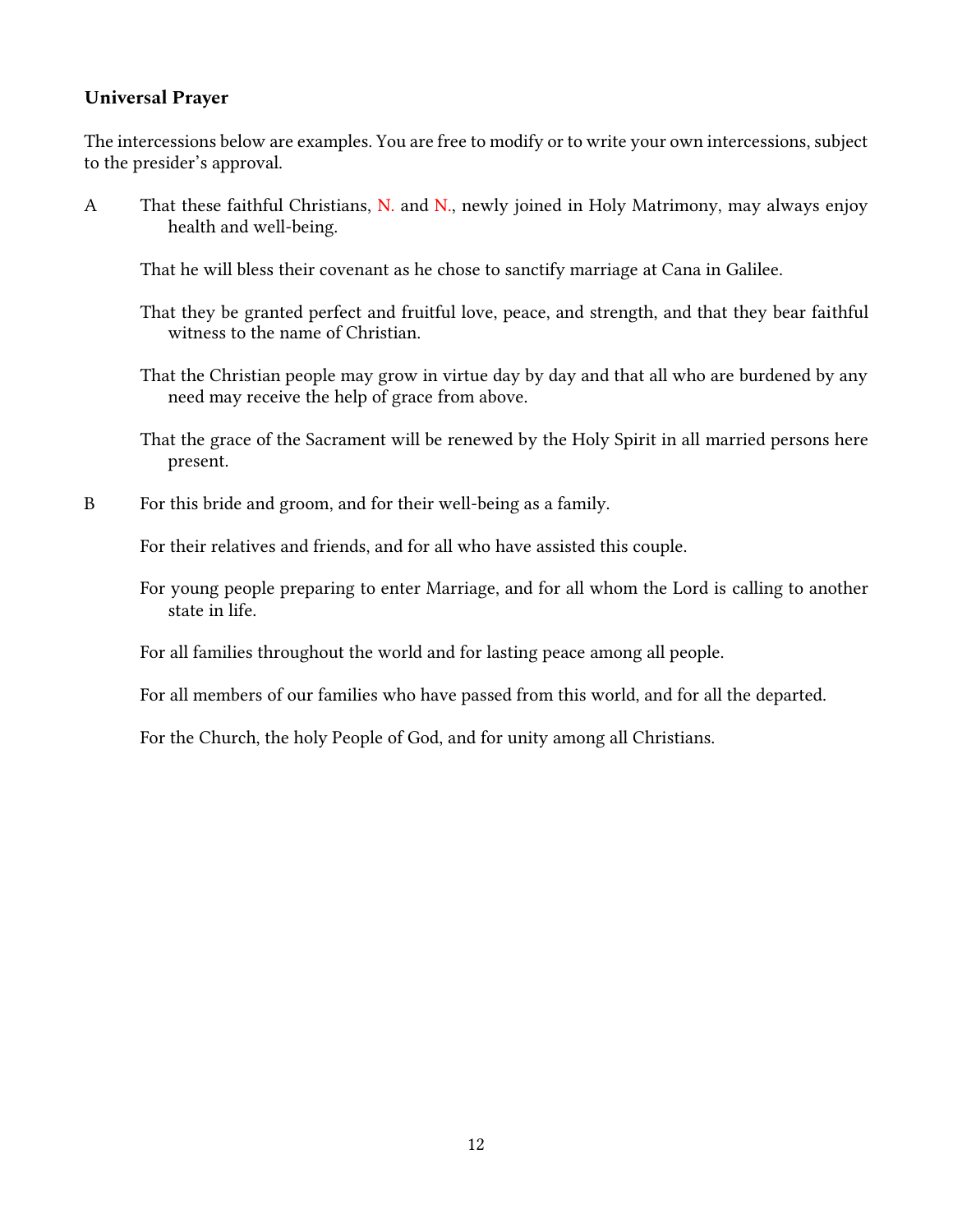## FULL SCRIPTURE READINGS

#### F1\* Genesis 1:26-28, 31a

Then God said: "Let us make man in our image, after our likeness. Let them have dominion over the fish of the sea, the birds of the air, and the cattle, and over all the wild animals and all the creatures that crawl on the ground." God created man in his image; in the image of God he created him; male and female he created them. God blessed them, saying: "Be fertile and multiply; fill the earth and subdue it. Have dominion over the fish of the sea, the birds of the air, and all the living things that move on the earth." God looked at everything he had made, and he found it very good.

#### F2\* Genesis 2:18-24

The LORD God said: "It is not good for the man to be alone. I will make a suitable partner for him." So the LORD God formed out of the ground various wild animals and various birds of the air, and he brought them to the man to see what he would call them; whatever the man called each of them would be its name. The man gave names to all the cattle, all the birds of the air, and all the wild animals; but none proved to be the suitable partner for the man. So the LORD God cast a deep sleep on the man, and while he was asleep, he took out one of his ribs and closed up its place with flesh. The LORD God then built up into a woman the rib that he had taken from the man. When he brought her to the man, the man said: "This one, at last, is bone of my bones and flesh of my flesh; This one shall be called 'woman,' for out of 'her man' this one has been taken." That is why a man leaves his father and mother and clings to his wife, and the two of them become one body.

#### F3\* Genesis 24:48-51, 58-67

The servant of Abraham said to Laban: "I bowed down in worship to the LORD, blessing the LORD, the God of my master Abraham, who had led me on the right road to obtain the daughter of my master's kinsman for his son. If, therefore, you have in mind to show true loyalty to my master, let me know; but if not, let me know that, too. I can then proceed accordingly." Laban and his household said in reply: "This thing comes from the LORD; we can say nothing to you either for or against it. Here is Rebekah, ready for you; take her with you, that she may become the wife of your master's son, as the LORD has said." So they called Rebekah and asked her, "Do you wish to go with this man?" She answered, "I do." At this they allowed their sister Rebekah and her nurse to take leave, along with Abraham's servant and his men. Invoking a blessing on Rebekah, they said: "Sister, may you grow into thousands of myriads; And may your descendants gain possession of the gates of their enemies!" Then Rebekah and her maids started out; they mounted their camels and followed the man. So the servant took Rebekah and went on his way. Meanwhile Isaac had gone from Beer-lahai-roi and was living in the region of the Negeb. One day toward evening he went out... in the field, and as he looked around, he noticed that camels were approaching. Rebekah, too, was looking about, and when she saw him, she alighted from her camel and asked the servant, "Who is the man out there, walking through the fields toward us?" "That is my master," replied the servant. Then she covered herself with her veil. The servant recounted to Isaac all the things he had done. Then Isaac took Rebekah into his tent; he married her, and thus she became his wife. In his love for her Isaac found solace after the death of his mother Sarah.

#### F4\* Tobit 7:6-14

Raphael and Tobiah entered the house of Raguel and greeted him. Raguel sprang up and kissed Tobiah, shedding tears of joy. But when he heard that Tobit had lost his eyesight, he was grieved and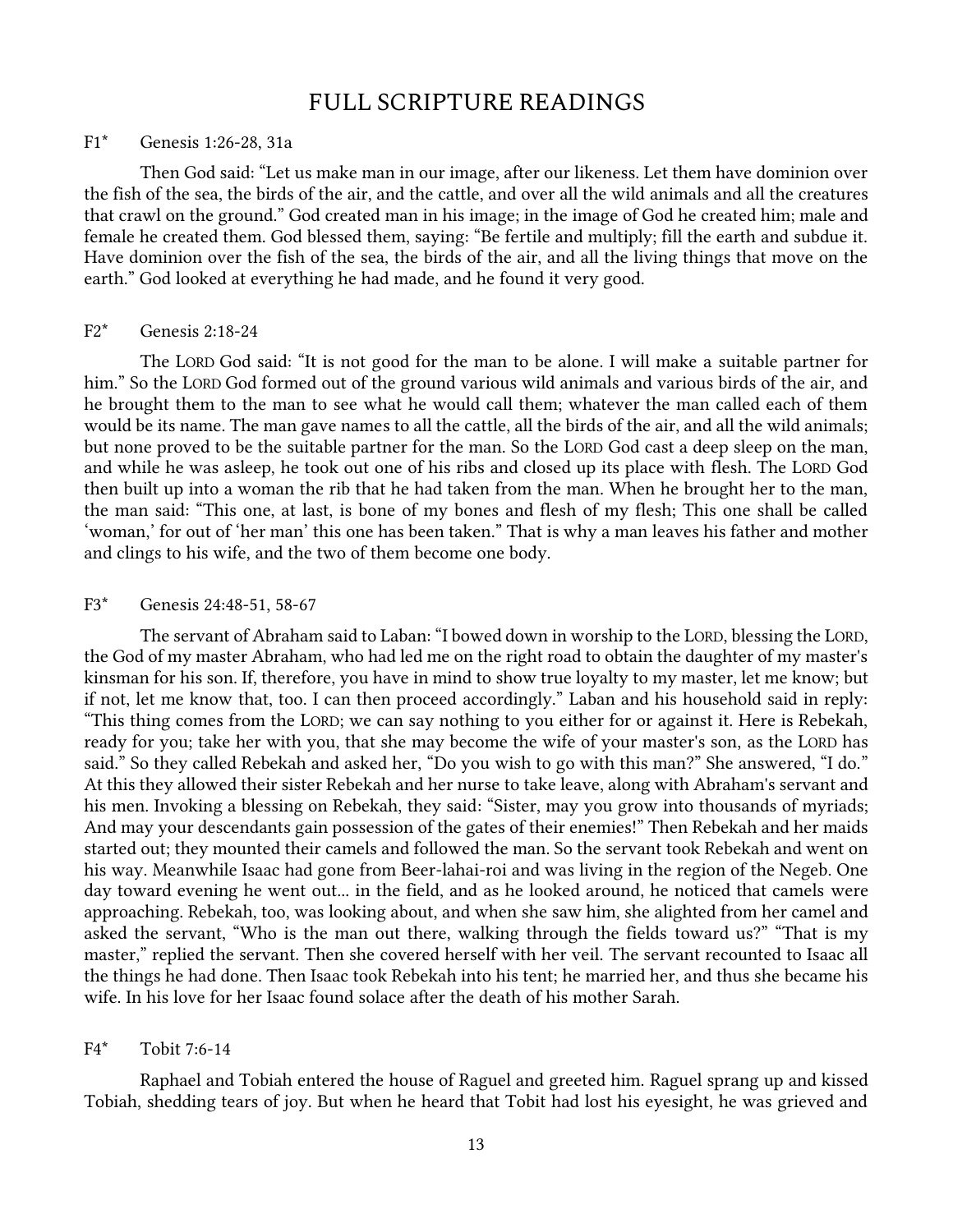wept aloud. He said to Tobiah: "My child, God bless you! You are the son of a noble and good father. But what a terrible misfortune that such a righteous and charitable man should be afflicted with blindness!" He continued to weep in the arms of his kinsman Tobiah. His wife Edna also wept for Tobit; and even their daughter Sarah began to weep. Afterward, Raguel slaughtered a ram from the flock and gave them a cordial reception. When they had bathed and reclined to eat, Tobiah said to Raphael, "Brother Azariah, ask Raguel to let me marry my kinswoman Sarah." Raguel overheard the words; so he said to the boy: "Eat and drink and be merry tonight, for no man is more entitled to marry my daughter Sarah than you, brother. Besides, not even I have the right to give her to anyone but you, because you are my closest relative. But I will explain the situation to you very frankly. I have given her in marriage to seven men, all of whom were kinsmen of ours, and all died on the very night they approached her. But now, son, eat and drink. I am sure the Lord will look after you both." Tobiah answered, "I will eat or drink nothing until you set aside what belongs to me." Raguel said to him: "I will do it. She is yours according to the decree of the Book of Moses. Your marriage to her has been decided in heaven! Take your kinswoman from now on you are her love, and she is your beloved. She is yours today and ever after. And tonight, son, may the Lord of heaven prosper you both. May he grant you mercy and peace." Then Raguel called his daughter Sarah, and she came to him. He took her by the hand and gave her to Tobiah with the words: "Take her according to the law. According to the decree written in the Book of Moses she is your wife. Take her and bring her back safely to your father. And may the God of heaven grant both of you peace and prosperity." He then called her mother and told her to bring a scroll, so that he might draw up a marriage contract stating that he gave Sarah to Tobiah as his wife according to the decree of the Mosaic law. Her mother brought the scroll, and he drew up the contract, to which they affixed their seal. Afterward they began to eat and drink.

#### F5\* Tobit 8:4b-7

On their wedding night Tobiah arose from bed and said to his wife, "Sister, get up. Let us pray and beg our Lord to have mercy on us and to grant us deliverance." Sarah got up, and they started to pray and beg that deliverance might be theirs. They began with these words: "Blessed are you, O God of our fathers; praised be your name forever and ever. Let the heavens and all your creation praise you forever. You made Adam and you gave him his wife Eve to be his help and support; and from these two the human race descended. You said, 'It is not good for the man to be alone; let us make him a partner like himself.' Now, Lord, you know that I take this wife of mine not because of lust, but for a noble purpose. Call down your mercy on me and on her, and allow us to live together to a happy old age." They said together, "Amen, Amen."

#### F6\* Proverbs 31:10-13, 19-20, 30-31

When one finds a worthy wife, her value is far beyond pearls. Her husband, entrusting his heart to her, has an unfailing prize. She brings him good, and not evil, all the days of her life. She obtains wool and flax and makes cloth with skillful hands. She puts her hands to the distaff, and her fingers ply the spindle. She reaches out her hands to the poor, and extends her arms to the needy. Charm is deceptive and beauty fleeting; the woman who fears the LORD is to be praised. Give her a reward of her labors, and let her works praise her at the city gates.

#### F7 Song of Songs 2:8-10, 14, 16a, 8:6-7a

Hark! My lover – here he comes springing across the mountains, leaping across the hills. My lover is like a gazelle or a young stag. Here he stands behind our wall, gazing through the windows,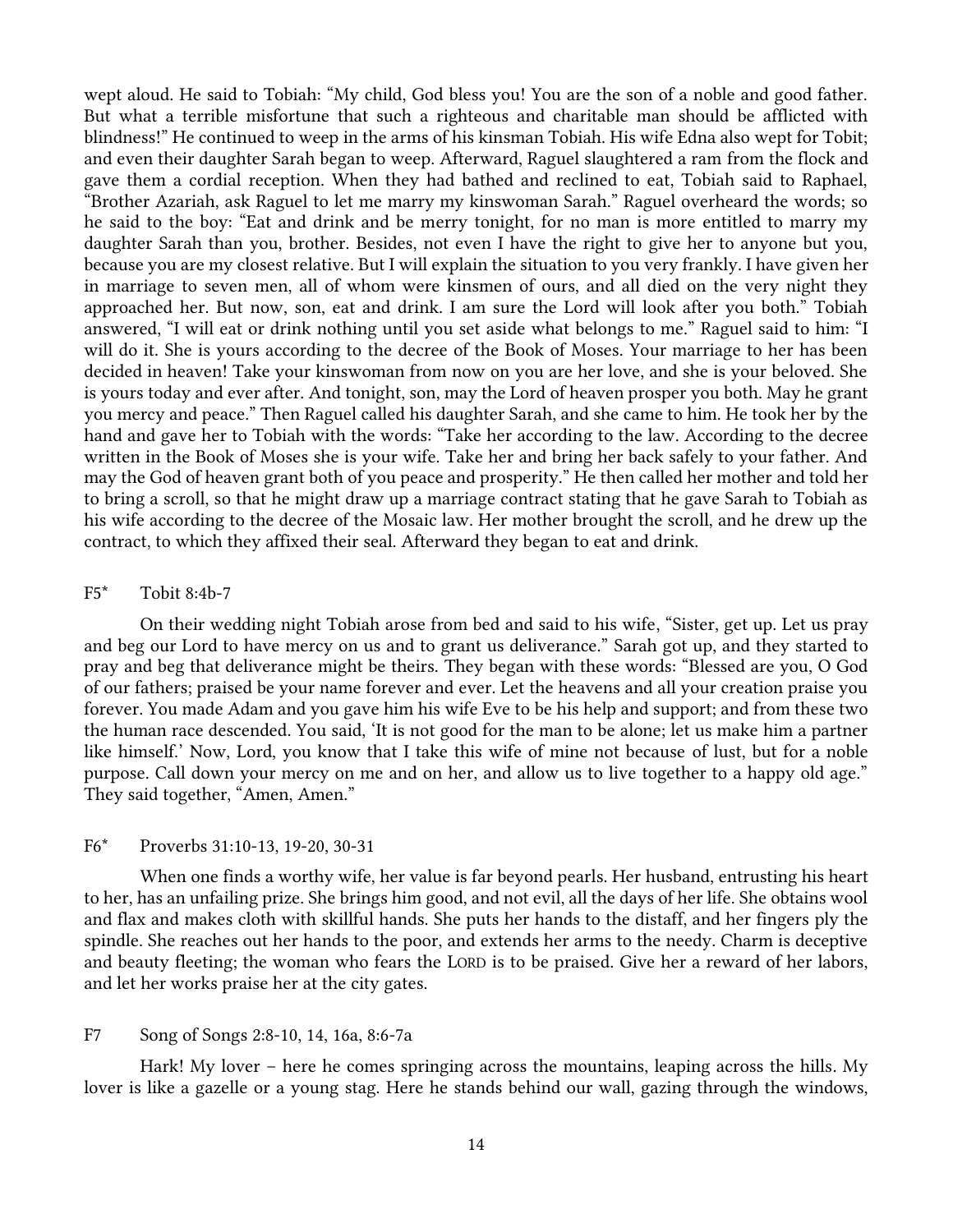peering through the lattices. My lover speaks; he says to me, "Arise, my beloved, my dove, my beautiful one, and come! O my dove in the clefts of the rock, in the secret recesses of the cliff, let me see you, let me hear your voice, for your voice is sweet, and you are lovely." My lover belongs to me and I to him. He says to me: "Set me as a seal on your heart, as a seal on your arm; for stern as death is love, relentless as the nether world is devotion; its flames are a blazing fire. Deep waters cannot quench love, nor floods sweep it away."

#### F8\* Sirach 26:1-4, 13-16

Blessed the husband of a good wife, twice-lengthened are his days; a worthy wife brings joy to her husband, peaceful and full is his life. A good wife is a generous gift bestowed upon him who fears the LORD; be he rich or poor, his heart is content, and a smile is ever on his face. A gracious wife delights in her husband, her thoughtfulness puts flesh on his bones; a gift from the Lord is her governed speech and her firm virtue is of surpassing worth. Choicest of blessings is a modest wife, priceless her chaste soul. A holy and decent woman adds grace upon grace; indeed, no price is worthy of her temperate soul. Like the sun rising in the LORD's heavens, the beauty of a virtuous wife is the radiance of her home.

#### F9 Jeremiah 31:31-32a, 33-34a

The days are coming, says the LORD, when I will make a new covenant with the house of Israel and the house of Judah. It will not be like the covenant I made with their fathers: the day I took them by the hand to lead them forth from the land of Egypt. But this is the covenant which I will make with the house of Israel after those days, says the LORD. I will place my law within them, and write it upon their hearts; I will be their God, and they shall be my people. No longer will they have need to teach their friends and relatives how to know the LORD. All, from least to greatest, shall know me, says the LORD.

#### Second Reading

#### S1 Romans 8:31b-35, 37-39

Brothers and sisters: If God is for us, who can be against us? He did not spare his own Son but handed him over for us all, how will he not also give us everything else along with him? Who will bring a charge against God's chosen ones? It is God who acquits us. Who will condemn? It is Christ Jesus who died, rather, was raised, who also is at the right hand of God, who indeed intercedes for us. What will separate us from the love of Christ? Will anguish, or distress, or persecution, or famine, or nakedness, or peril, or the sword? No, in all these things, we conquer overwhelmingly through him who loved us. For I am convinced that neither death, nor life, nor angels, nor principalities, nor present things, nor future things, nor powers, nor height, nor depth, nor any other creature will be able to separate us from the love of God in Christ Jesus our Lord.

#### S2 Romans 12:1-2, 9-18

I urge you, brothers and sisters, by the mercies of to offer your bodies as a living sacrifice, holy and pleasing to God, your spiritual worship. Do not conform yourselves to this age but be transformed by the renewal of your mind, that you may discern what is the will of God, what is good and pleasing and perfect. Let love be sincere; hate what is evil, hold on to what is good; love one another with mutual affection; anticipate one another in showing honor. Do not grow slack in zeal, be fervent in spirit, serve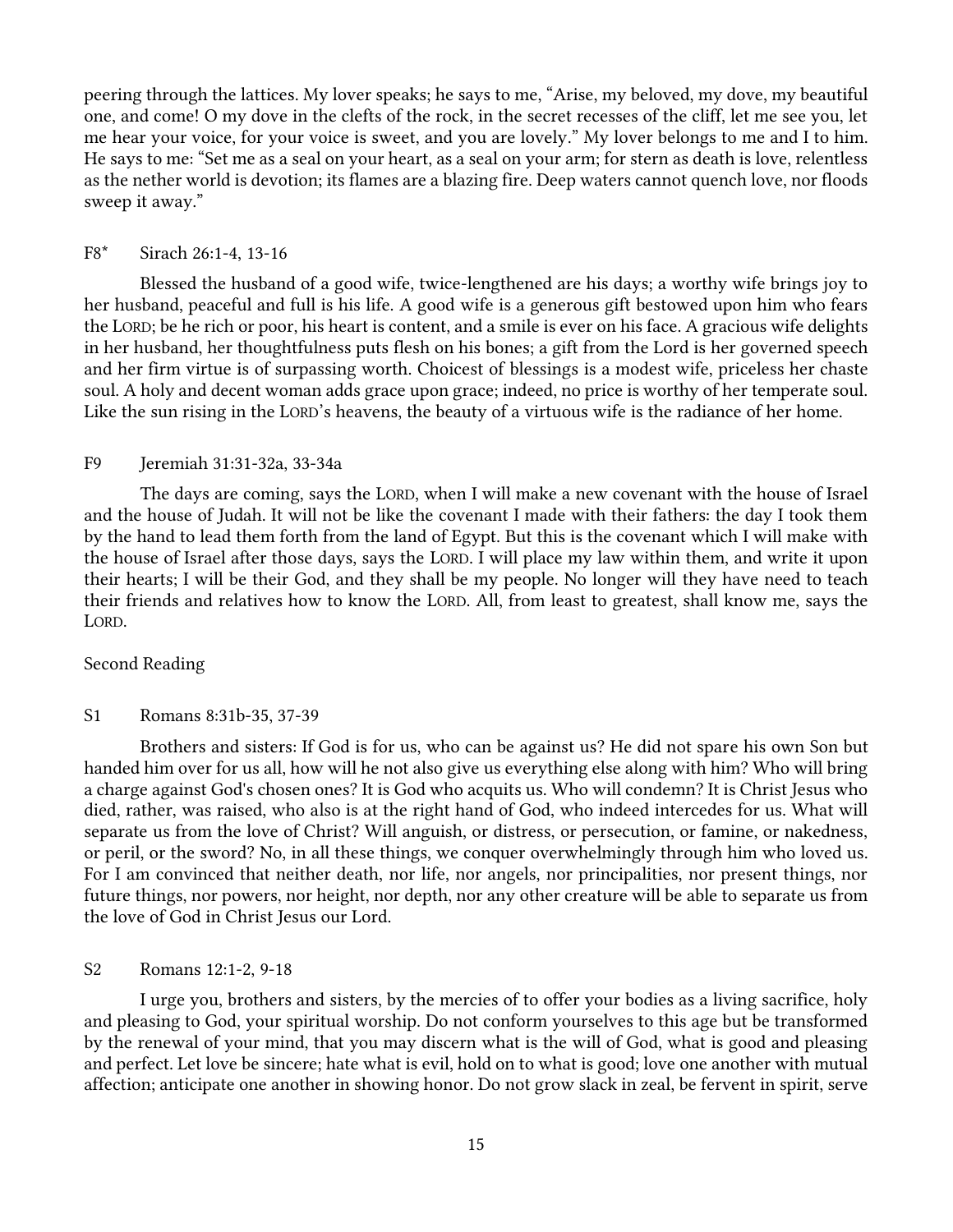the Lord. Rejoice in hope, endure in affliction, persevere in prayer. Contribute to the needs of the holy ones, exercise hospitality. Bless those who persecute you, bless and do not curse them. Rejoice with those who rejoice, weep with those who weep. Have the same regard for one another; do not be haughty but associate with the lowly; do not be wise in your own estimation. Do not repay anyone evil for evil; be concerned for what is noble in the sight of all. If possible, on your part, live at peace with all.

#### S3 Romans 15:1b-3a, 5-7, 13

Brothers and sisters: We ought to put up with the failings of the weak and not to please ourselves; let each of us please our neighbor for the good, for building up. For Christ did not please himself. May the God of endurance and encouragement grant you to think in harmony with one another, in keeping with Christ Jesus, that with one accord you may with one voice glorify the God and Father of our Lord Jesus Christ. Welcome one another, then, as Christ welcomed you, for the glory of God. May the God of hope fill you with all joy and peace in believing, so that you may abound in hope by the power of the Holy Spirit.

#### S4 1 Corinthians 6:13c-15a, 17-20

Brothers and sisters: The body is not for immorality, but for the Lord, and the Lord is for the body; God raised the Lord and will also raise us by his power. Do you not know that your bodies are members of Christ? Whoever is joined to the Lord becomes one spirit with him. Avoid immorality. Every other sin a person commits is outside the body, but the immoral person sins against his own body. Do you not know that your body is a temple of the Holy Spirit within you, whom you have from God, and that you are not your own? For you have been purchased at a price. Therefore glorify God in your body.

#### S5 1 Corinthians 12:31- 13:8a

Brothers and sisters: Strive eagerly for the greatest spiritual gifts. But I shall show you a still more excellent way. If I speak in human and angelic tongues but do not have love, I am a resounding gong or a clashing cymbal. And if I have the gift of prophecy and comprehend all mysteries and all knowledge; if I have all faith so as to move mountains, but do not have love, I am nothing. If I give away everything I own, and if I hand my body over so that I may boast but do not have love, I gain nothing. Love is patient, love is kind. It is not jealous, is not pompous, it is not inflated, it is not rude, it does not seek its own interests, it is not quick-tempered, it does not brood over injury, it does not rejoice over wrongdoing but rejoices with the truth. It bears all things, believes all things, hopes all things, endures all things. Love never fails.

## S6 Ephesians 4:1-6

Brothers and sisters: I, a prisoner for the Lord, urge you to live in a manner worthy of the call you have received, with all humility and gentleness, with patience, bearing with one another through love, striving to preserve the unity of the Spirit through the bond of peace: one Body and one Spirit, as you were also called to the one hope of your call; one Lord, one faith, one baptism; one God and Father of all, who is over all and through all and in all.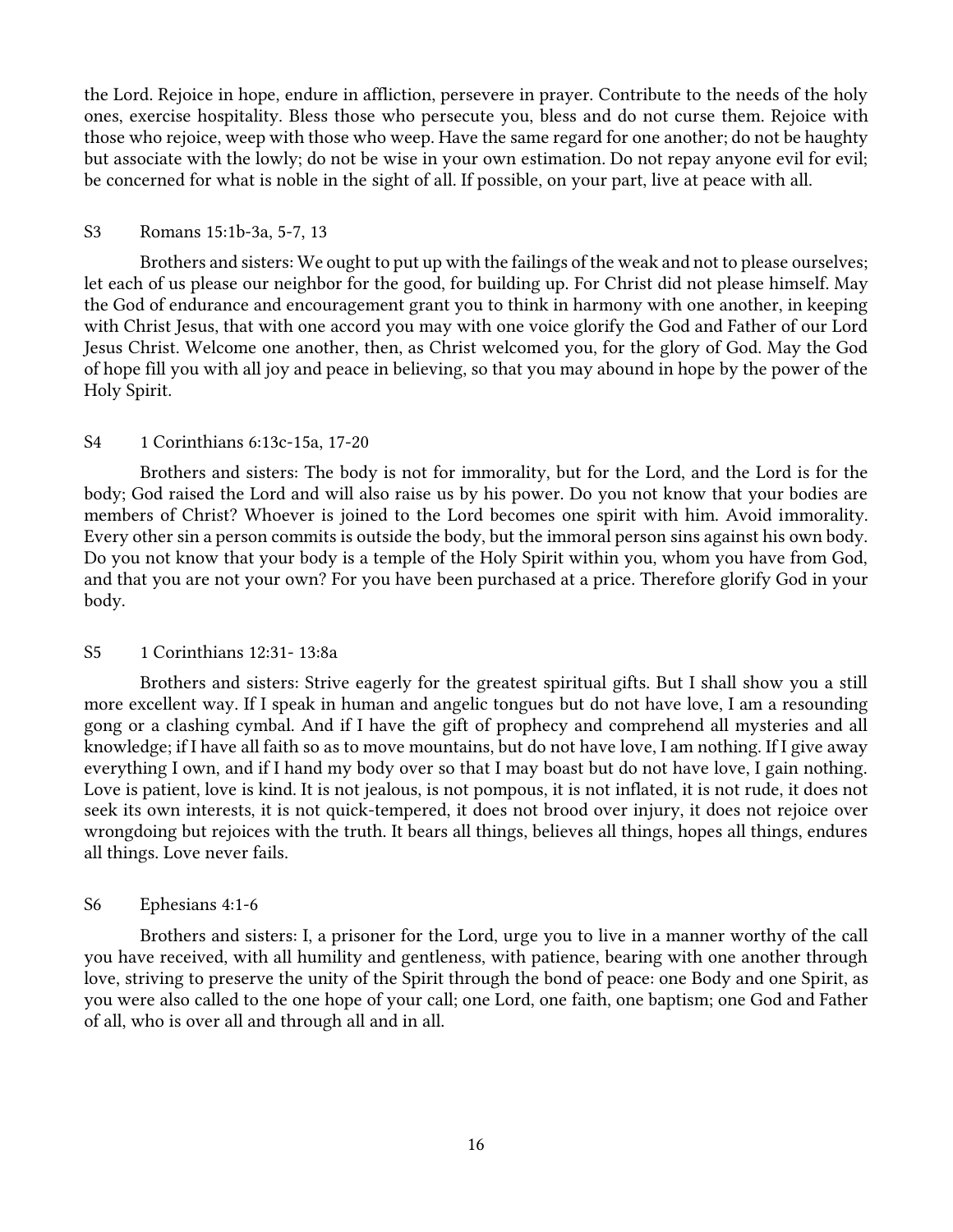#### S7\* Ephesians 5:2a, 21-33

Brothers and sisters: Live in love, as Christ loved us and handed himself over for us. Be subordinate to one another out of reverence for Christ. Wives should be subordinate to their husbands as to the Lord. For the husband is head of his wife just as Christ is head of the Church, he himself the savior of the body. As the Church is subordinate to Christ, so wives should be subordinate to their husbands in everything. Husbands, love your wives, even as Christ loved the Church and handed himself over for her to sanctify her, cleansing her by the bath of water with the word, that he might present to himself the Church in splendor, without spot or wrinkle or any such thing, that she might be holy and without blemish. So also husbands should love their wives as their own bodies. He who loves his wife loves himself. For no one hates his own flesh but rather nourishes and cherishes it, even as Christ does the Church, because we are members of his Body. For this reason a man shall leave his father and his mother and be joined to his wife, and the two shall become one flesh. This is a great mystery, but I speak in reference to Christ and the Church. In any case, each one of you should love his wife as himself, and the wife should respect her husband.

#### S8 Philippians 4:4-9

Brothers and sisters: Rejoice in the Lord always. I shall say it again: rejoice! Your kindness should be known to all. The Lord is near. Have no anxiety at all, but in everything, by prayer and petition, with thanksgiving, make your requests known to God. Then the peace of God that surpasses all understanding will guard your hearts and minds in Christ Jesus. Finally, brothers and sisters, whatever is true, whatever is honorable, whatever is just, whatever is pure, whatever is lovely, whatever is gracious, if there is any excellence and if there is anything worthy of praise, think about these things. Keep on doing what you have learned and received and heard and seen in me. Then the God of peace will be with you.

#### S9 Colossians 3:12-17

Brothers and sisters: Put on, as God's chosen ones, holy and beloved, heartfelt compassion, kindness, humility, gentleness, and patience, bearing with one another and forgiving one another, if one has a grievance against another; as the Lord has forgiven you, so must you also do. And over all these put on love, that is, the bond of perfection. And let the peace of Christ control your hearts, the peace into which you were also called in one Body. And be thankful. Let the word of Christ dwell in you richly, as in all wisdom you teach and admonish one another, singing psalms, hymns, and spiritual songs with gratitude in your hearts to God. And whatever you do, in word or in deed, do everything in the name of the Lord Jesus, giving thanks to God the Father through him.

#### S10 Hebrews 13:1-4a, 5-6b

Brothers and sisters: Let mutual love continue. Do not neglect hospitality, for through it some have unknowingly entertained angels. Be mindful of prisoners as if sharing their imprisonment, and of the ill-treated as of yourselves, for you also are in the body. Let marriage be honored among all and the marriage bed be kept undefiled. Let your life be free from love of money but be content with what you have, for he has said, I will never forsake you or abandon you. Thus we may say with confidence: The Lord is my helper, and I will not be afraid.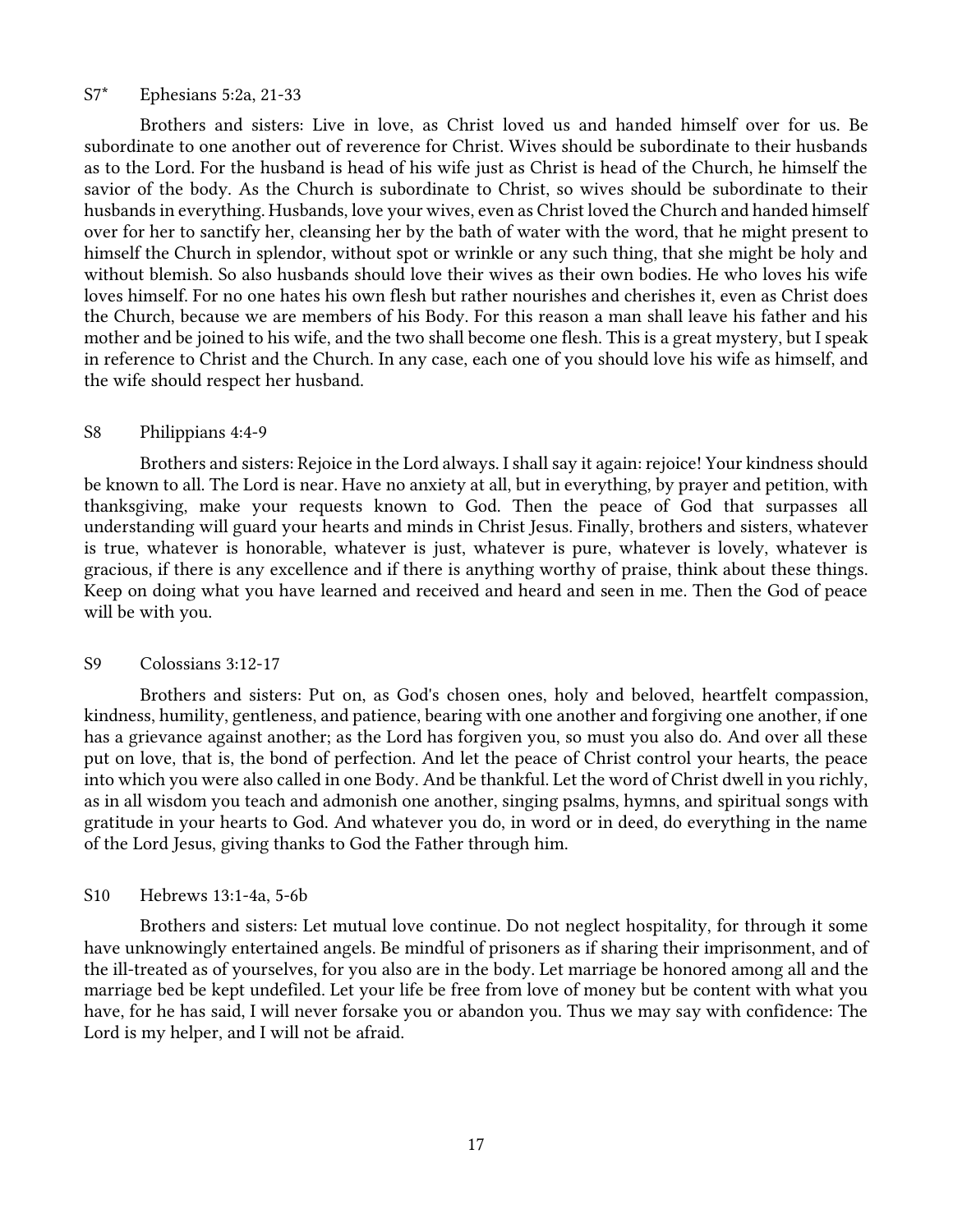#### S11\* 1 Peter 3:1-9

Beloved: You wives should be subordinate to your husbands so that, even if some disobey the word, they may be won over without a word by their wives' conduct when they observe your reverent and chaste behavior. Your adornment should not be an external one: braiding the hair, wearing gold jewelry, or dressing in fine clothes, but rather the hidden character of the heart, expressed in the imperishable beauty of a gentle and calm disposition, which is precious in the sight of God. For this is also how the holy women who hoped in God once used to adorn themselves and were subordinate to their husbands; thus Sarah obeyed Abraham, calling him "lord." You are her children when you do what is good and fear no intimidation. Likewise, you husbands should live with your wives in understanding, showing honor to the weaker female sex, since we are joint heirs of the gift of life, so that your prayers may not be hindered. Finally, all of you, be of one mind, sympathetic, loving toward one another, compassionate, humble. Do not return evil for evil, or insult for insult; but, on the contrary, a blessing, because to this you were called, that you might inherit a blessing.

#### S12 1 John 3:18-24

Children, let us love not in word or speech but in deed and truth. Now this is how we shall know that we belong to the truth and reassure our hearts before him in whatever our hearts condemn, for God is greater than our hearts and knows every thing. Beloved, if our hearts do not condemn us, we have confidence in God and receive from him whatever we ask, because we keep his commandments and do what pleases him. And his commandment is this: we should believe in the name of his Son, Jesus Christ, and love one another just as he commanded us. Those who keep his commandments remain in him, and he in them, and the way we know that he remains in us is from the Spirit that he gave us.

#### S13 1 John 4:7-12

Beloved, let us love one another, because love is of God everyone who loves is begotten by God and knows God. Whoever is without love does not know God, for God is love. In this way the love of God was revealed to us: God sent his only-begotten Son into the world so that we might have life through him. In this is love: not that we have loved God, but that he loved us and sent his Son as expiation for our sins. Beloved, if God so loved us, we also must love one another. No one has ever seen God. Yet, if we love one another, God remains in us, and his love is brought to perfection in us.

#### S14 Revelations 19:1, 5-9

I, John, heard what sounded like the loud voice of a great multitude in heaven, saying: "Alleluia! Salvation, glory, and might belong to our God." A voice coming from the throne said: "Praise our God, all you his servants, and you who revere him, small and great." Then I heard something like the sound of a great multitude or the sound of rushing water or mighty peals of thunder, as they said: "Alleluia! The Lord has established his reign, our God, the almighty. Let us rejoice and be glad and give him glory. For the wedding day of the Lamb has come, his bride has made herself ready. She was allowed to wear a bright, clean linen garment." (The linen represents the righteous deeds of the holy ones.) Then the angel said to me, "Write this: Blessed are those who have been called to the wedding feast of the Lamb."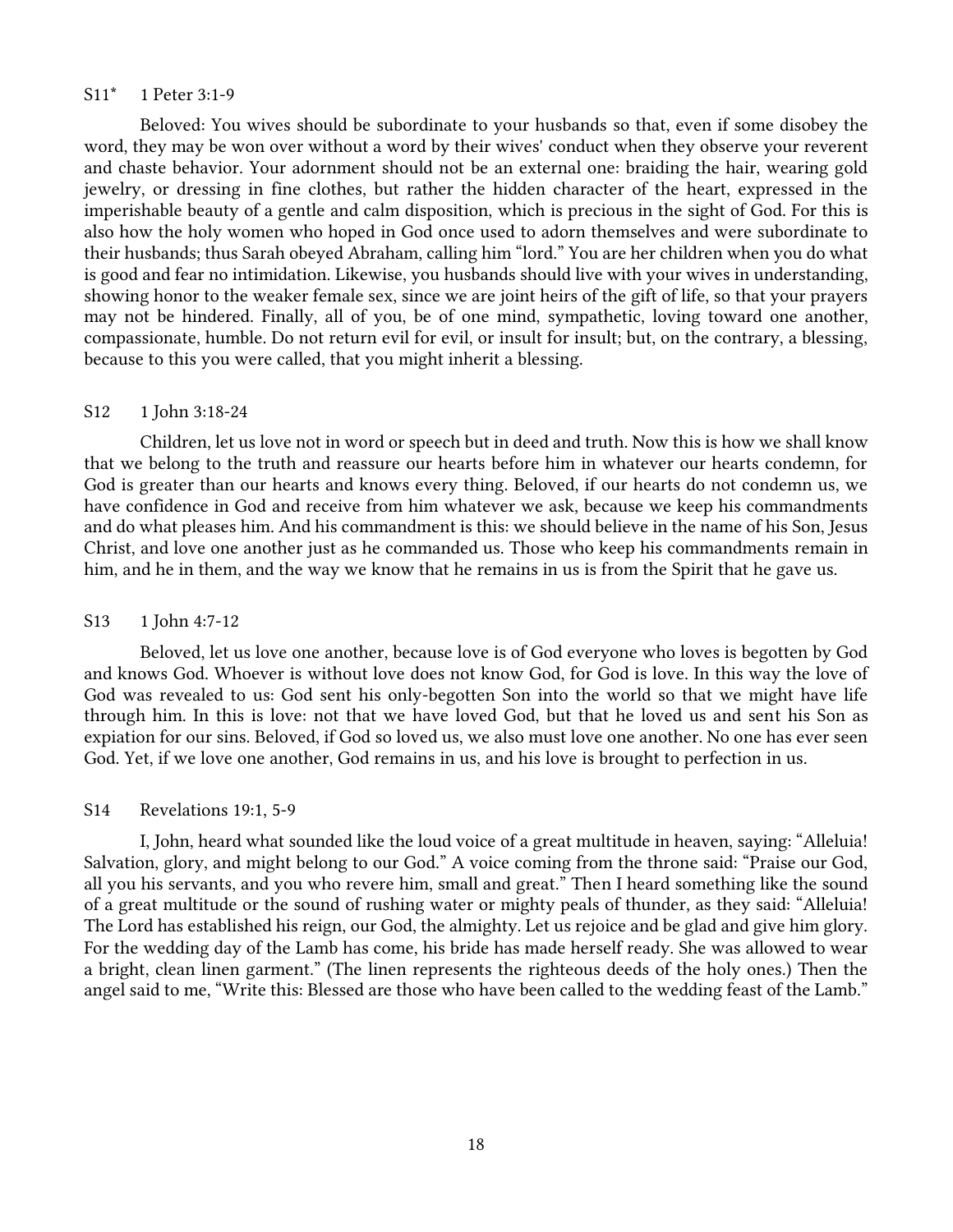#### Gospel

G1 Matthew 5:1-12a

When Jesus saw the crowds, he went up the mountain, and after he had sat down, his disciples came to him. He began to teach them, saying: "Blessed are the poor in spirit, for theirs is the Kingdom of heaven. Blessed are they who mourn, for they will be comforted. Blessed are the meek, for they will inherit the land. Blessed are they who hunger and thirst for righteousness, for they will be satisfied. Blessed are the merciful, for they will be shown mercy. Blessed are the clean of heart, for they will see God. Blessed are the peacemakers, for they will be called children of God. Blessed are they who are persecuted for the sake of righteousness, for theirs is the Kingdom of heaven. Blessed are you when they insult you and persecute you and utter every kind of evil against you falsely because of me. Rejoice and be glad, for your reward will be great in heaven."

#### G2 Matthew 5:13-16

Jesus said to his disciples: "You are the salt of the earth. But if salt loses its taste, with what can it be seasoned? It is no longer good for anything but to be thrown out and trampled underfoot. You are the light of the world. A city set on a mountain cannot be hidden. Nor do they light a lamp and then put it under a bushel basket; it is set on a lamp stand, here it gives light to all in the house. Just so, your light must shine before others, that they may see your good deeds and glorify your heavenly Father."

#### G3 Matthew 7:21, 24-29

Jesus said to his disciples: "Not everyone who says to me, 'Lord, Lord,' will enter the Kingdom of heaven, but only the one who does the will of my Father in heaven. Everyone who listens to these words of mine and acts on them will be like a wise man who built his house on rock. The rain fell, the floods came, and the winds blew and buffeted the house. But it did not collapse; it had been set solidly on rock. And everyone who listens to these words of mine but does not act on them will be like a fool who built his house on sand. The rain fell, the floods came, and the winds blew and buffeted the house. And it collapsed and was completely ruined." When Jesus finished these words, the crowds were astonished at his teaching, for he taught them as one having authority, and not as their scribes.

#### G4\* Matthew 19:3-6

Some Pharisees approached Jesus, and tested him, saying, "Is it lawful for a man to divorce his wife for any cause whatever?" He said in reply, "Have you not read that from the beginning the Creator made them male and female and said, For this reason a man shall leave his father and mother and be joined to his wife, and the two shall become one flesh? So they are no longer two, but one flesh. Therefore, what God has joined together, man must not separate."

#### G5 Matthew 22:35-40

One of the Pharisees, a scholar of the law, tested Jesus by asking, "Teacher, which commandment in the law is the greatest?" He said to him, "You shall love the Lord, your God, with all your heart, with all your soul, and with all your mind. This is the greatest and the first commandment. The second is like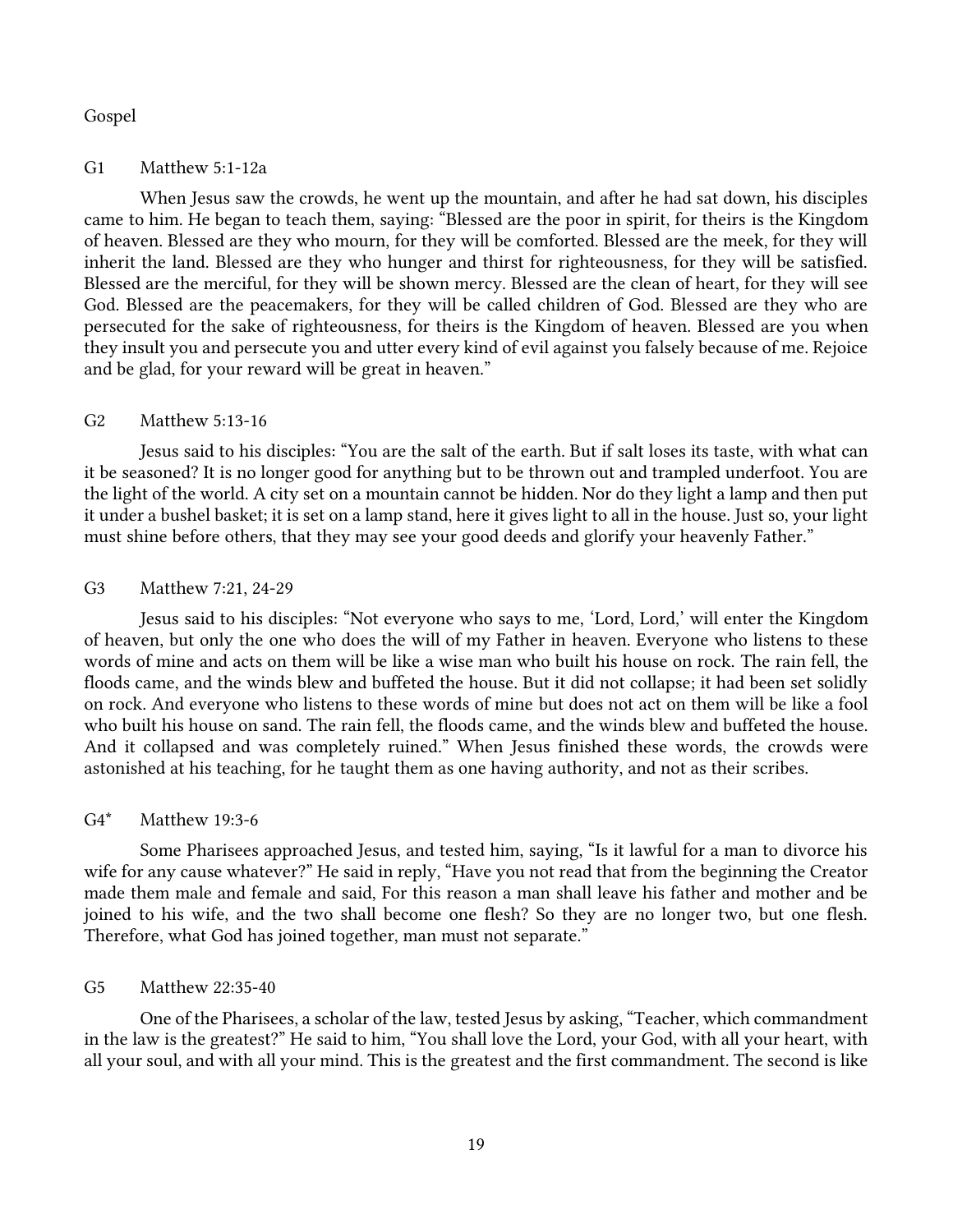it: You shall love your neighbor as yourself. The whole law and the prophets depend on these two commandments."

G6 Mark 10:6-9

Jesus said: "From the beginning of creation, God made them male and female. For this reason a man shall leave his father and mother and be joined to his wife, and the two shall become one flesh. So they are no longer two but one flesh. Therefore what God has joined together, no human being must separate."

#### G7\* John 2:1-11

There was a wedding in Cana in Galilee, and the mother of Jesus was there. Jesus and his disciples were also invited to the wedding. When the wine ran short, the mother of Jesus said to him, "They have no wine." And Jesus said to her, "Woman, how does your concern affect me? My hour has not yet come." His mother said to the servers, "Do whatever he tells you." Now there were six stone water jars there for Jewish ceremonial washings, each holding twenty to thirty gallons. Jesus told them, "Fill the jars with water." So they filled them to the brim. Then he told them, "Draw some out now and take it to the headwaiter." So they took it. And when the headwaiter tasted the water that had become wine, without knowing where it came from (although the servants who had drawn the water knew), the headwaiter called the bridegroom and said to him, "Everyone serves good wine first, and then when people have drunk freely, an inferior one; but you have kept the good wine until now." Jesus did this as the beginning of his signs in Cana in Galilee and so revealed his glory, and his disciples began to believe in him.

G8 John 15:9-12

Jesus said to his disciples: "As the Father loves me, so I also love you. Remain in my love. If you keep my commandments, you will remain in my love, just as I have kept my Father's commandments and remain in his love. I have told you this so that my joy might be in you and your joy might be complete. This is my commandment: love one another as I love you."

G9 John 15:12-16

Jesus said to his disciples: "This is my commandment: love one another as I love you. No one has greater love than this, to lay down one's life for one's friends. You are my friends if you do what I command you. I no longer call you slaves, because a slave does not know what his master is doing. I have called you friends, because I have told you everything I have heard from my Father. It was not you who chose me, but I who chose you and appointed you to go and bear fruit that will remain, so that whatever you ask the Father in my name he may give you."

G10 John 17:20-26

Jesus raised his eyes to heaven and said: "I pray not only for my disciples, but also for those who will believe in me through their word, so that they may all be one, as you, Father, are in me and I in you, that they also may be in us, that the world may believe that you sent me. And I have given them the glory you gave me, so that they may be one, as we are one, I in them and you in me, that they may be brought to perfection as one, that the world may know that you sent me, and that you loved them even as you loved me. Father, they are your gift to me. I wish that where I am they also may be with me, that